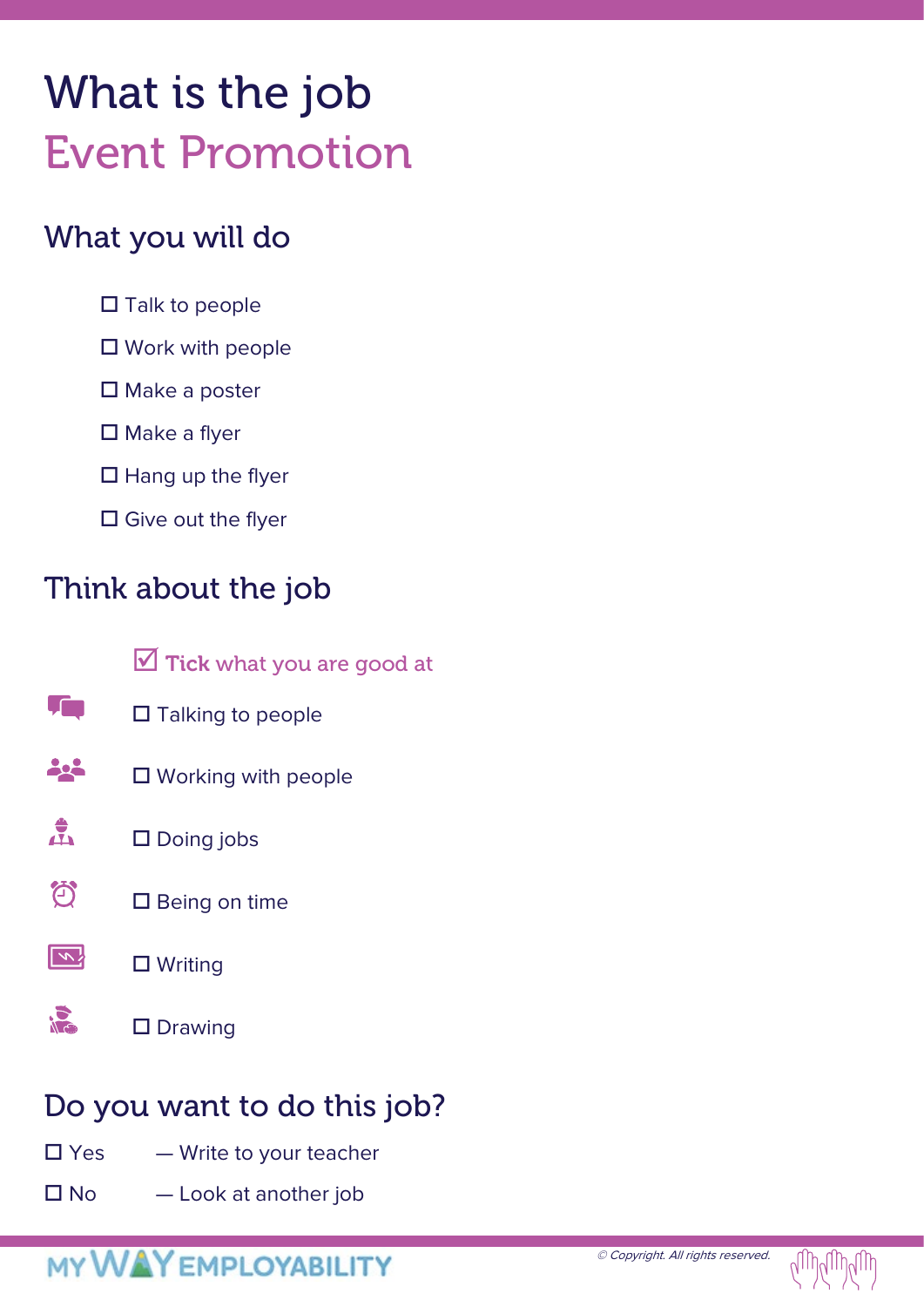### How to write a covering letter

#### Example of a letter:

|                                            | 1. Write your<br>teacher's name    |
|--------------------------------------------|------------------------------------|
|                                            | 2. Write your name                 |
| I want to apply for the role of            | 3. Write the job you<br>want to do |
|                                            |                                    |
| I am good at:                              |                                    |
| Talking to groups of people                | 4. Tick what you are<br>good at    |
| <b>L</b> Working with people               |                                    |
| $\Box$ Doing jobs                          |                                    |
| $\Box$ Writing                             |                                    |
| $\Box$ Being on time                       |                                    |
| Thank you for considering me for this job. |                                    |
| Yours sincerely,                           |                                    |
|                                            | 5. Write your name                 |
|                                            |                                    |

Now write your covering letter on the next page.

Then give it to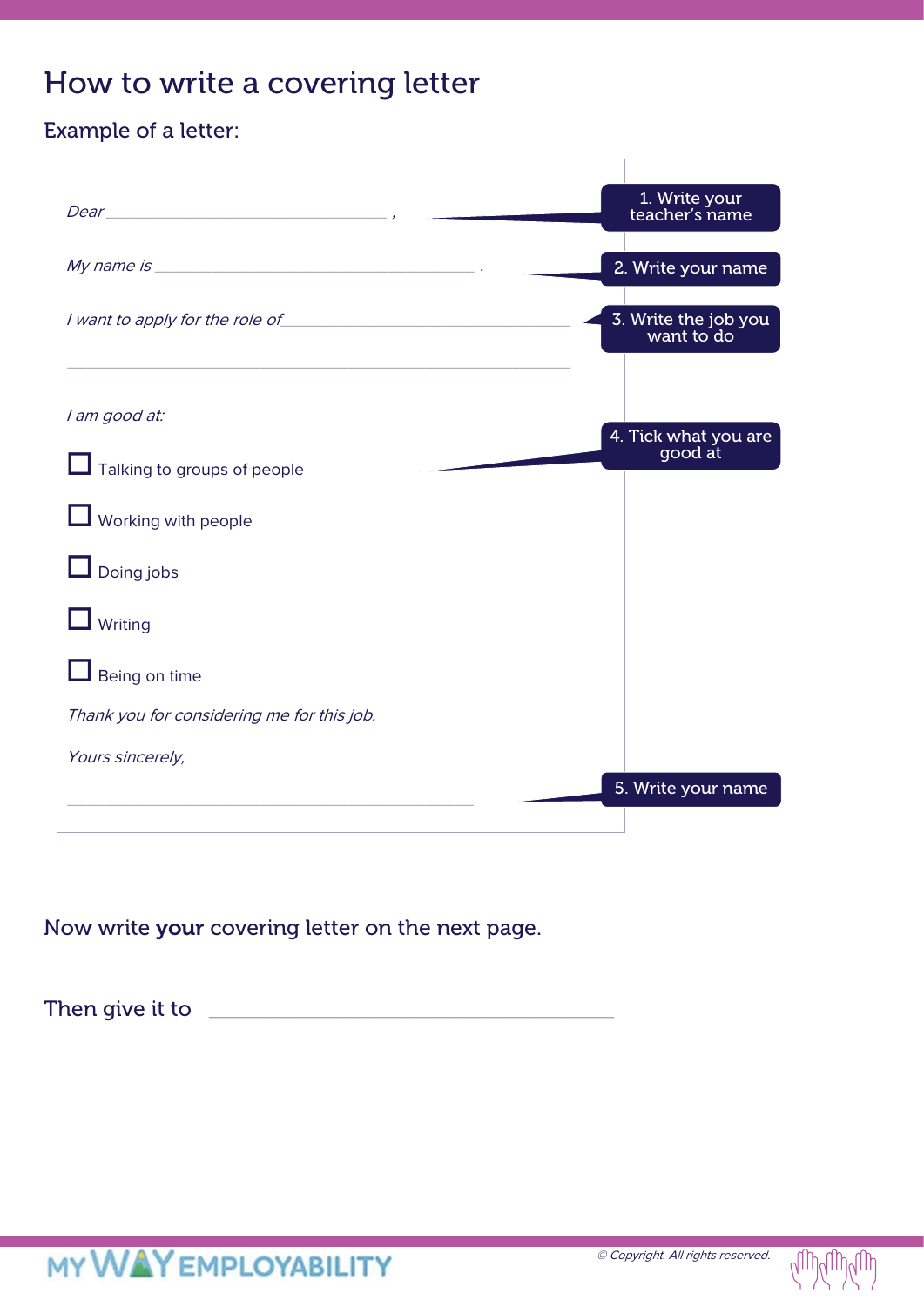# Covering letter

| Dear experience and the contract of the contract of the contract of the contract of the contract of the contract of  |  |  |  |  |  |
|----------------------------------------------------------------------------------------------------------------------|--|--|--|--|--|
|                                                                                                                      |  |  |  |  |  |
| <u> 1989 - Andrea Santa Alemania, amerikana amerikana amerikana amerikana amerikana amerikana amerikana amerikan</u> |  |  |  |  |  |
| I am good at:                                                                                                        |  |  |  |  |  |
| $\Box$ Talking to people                                                                                             |  |  |  |  |  |
| $\square$ Working with people                                                                                        |  |  |  |  |  |
| $\square$ Doing jobs                                                                                                 |  |  |  |  |  |
| $\square$ Being on time                                                                                              |  |  |  |  |  |
| $\Box$ Writing                                                                                                       |  |  |  |  |  |
| $\square$ Drawing                                                                                                    |  |  |  |  |  |
| Thank you for considering me for this job.                                                                           |  |  |  |  |  |
| Yours sincerely,                                                                                                     |  |  |  |  |  |

\_\_\_\_\_\_\_\_\_\_\_\_\_\_\_\_\_\_\_\_\_\_\_\_\_\_\_\_\_\_\_\_\_\_\_\_\_\_\_\_\_\_\_\_\_\_\_\_\_\_\_